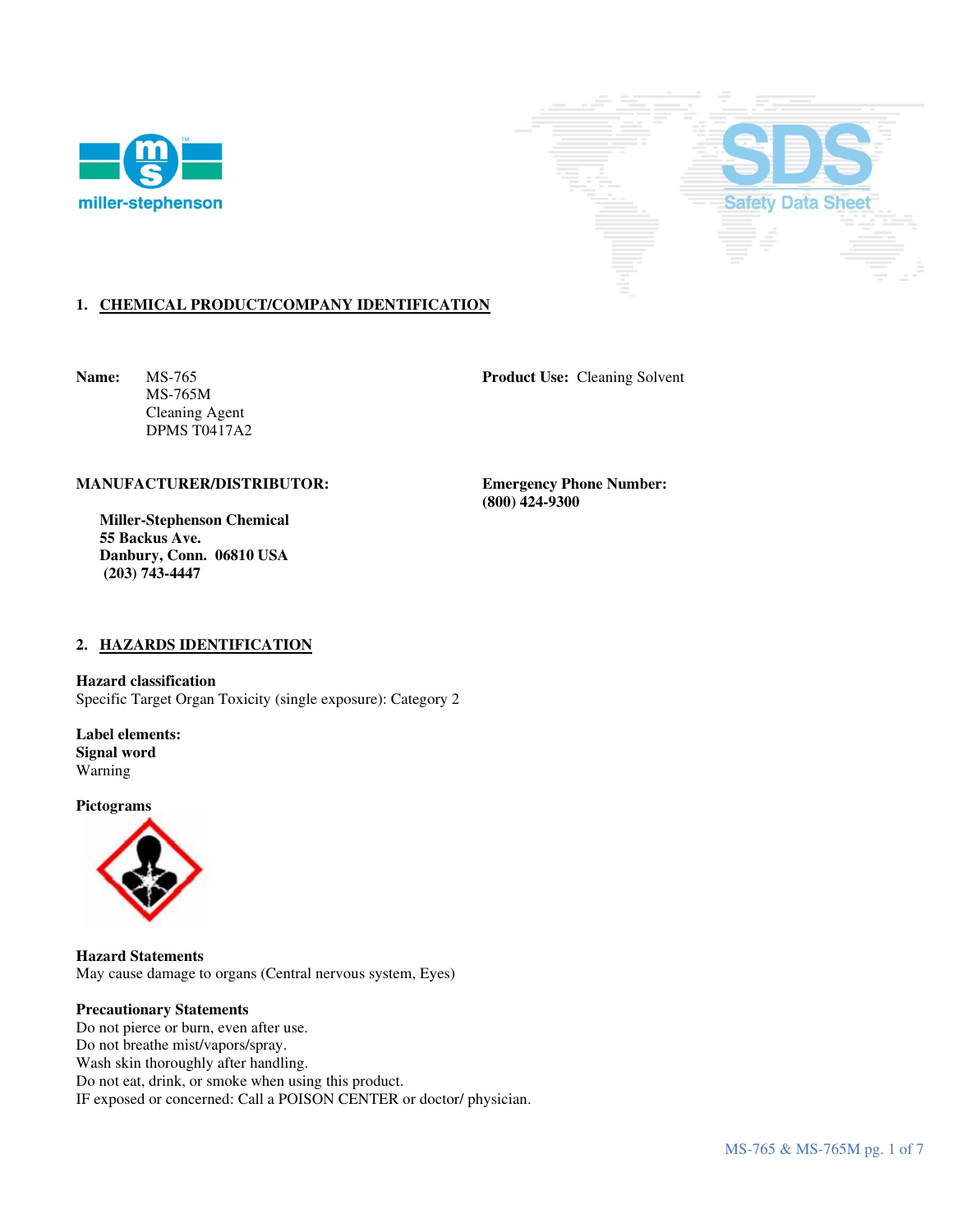Protect from sunlight. Do not expose to temperatures exceeding 50°C/122°F. Dispose of contents/ container to an approved waste disposal plant.

### **Other Hazards**

In use, may form flammable/explosive vapor-air mixture. Vapors are heavier than air and can cause suffocation by reducing oxygen available for breathing. Misuse or intentional inhalation abuse may lead to death without warning symptoms, due to cardiac effects. Rapid evaporation of the product may cause frostbite.

### **3. INGREDIENTS**

| <b>Material</b> (s)                               | CAS No.     | Approximate $\%$ |
|---------------------------------------------------|-------------|------------------|
| $1, 1, 1, 2, 2, 3, 4, 5, 5, 5$ -Decafluoropentane | 138495-42-8 | 72 - 78          |
| Methanol                                          | $67-56-1$   | $2 - 8$          |
| 1,1,1,2-Tetrafluoroethane                         | 811-97-2    | 19 - 21          |

#### **4. FIRST AID MEASURES**

**Inhalation:** Remove patient to fresh air. Get medical attention.

**Eye:** Flush with water as a precaution. Get medical attention if irritation develops and persists.

- **Skin:** Immediately wash skin with soap and plenty of water. Remove contaminated clothing and shoes. Wash clothing before use. Thoroughly clean shoes before reuse. Get medical attention.
- **Oral:** DO NOT induce vomiting without medical advice. Rinse mouth thoroughly with water. Never give anything by mouth to an unconscious person. Get medical attention.

**Most important symptoms/effects, acute and delayed:** May cause cardiac arrhythmia.

Skin contact may provoke the following symptoms: Dermatitis, Discomfort, Pain, Redness, Rash, Itching, Swelling of tissue, Eye damage

Eye contact may provoke the following symptoms: Irritation, Pain, Tearing, Swelling of tissue, Redness, Impairment of vision, Discomfort

Inhalation may provoke the following symptoms: Eye Damage

Effects of breathing high concentrations of vapor may include: Tiredness, Drowsiness, Central nervous system effects, Convulsions Adverse effects from repeated inhalation may include central nervous system effects

Ingestion may provoke the following symptoms: Lack of coordination, narcosis, Eye damage

Aspiration may cause pulmonary edema and pneumonitis.

May cause damage to organs.

**Notes to Physician:** Because of possible disturbances of cardiac rhythm, catecholamine drugs, such as epinephrine, that may be used in situations of emergency life support should be used with special caution.

### **5. FIRE FIGHTING MEASURES**

**Flammability:** This product is not flammable. **Test Method:** Ignition distance test and Enclosed space ignition test

**Suitable Extinguishing Media:** Water spray, Alcohol-resistant foam, Dry chemical, Carbon dioxide (CO2)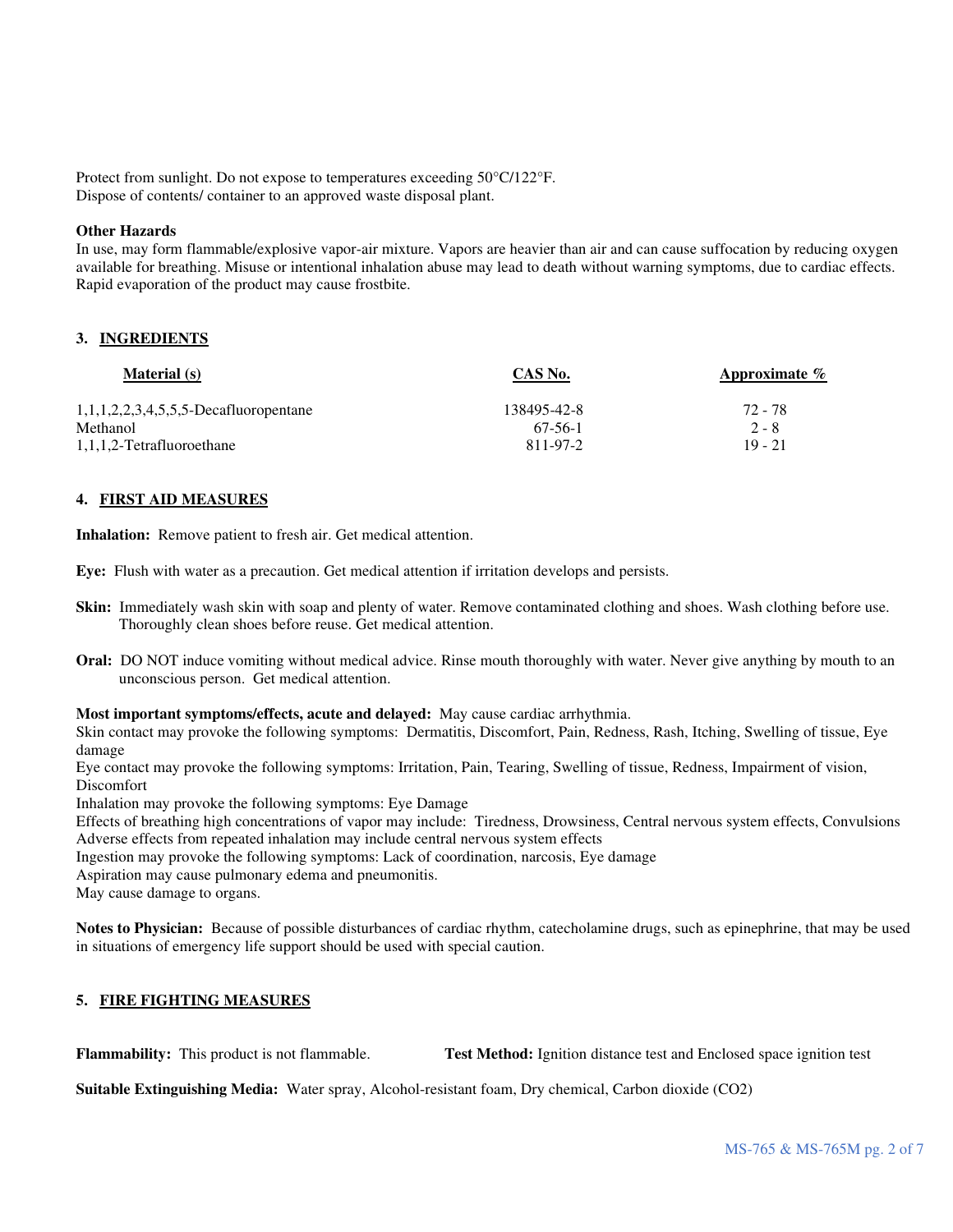**Unsuitable extinguishing media:** None known.

**Special hazards:** Vapors may form explosive mixture with air. Exposure to combustion products may be hazardous to health.

**Hazardous combustion products:** Hydrogen fluoride, Carbonyl fluoride, Carbon oxides.

**Special Fire Fighting Instruction:** In the event of fire, wear self-contained breathing apparatus. Use personal protective equipment.

**Further information:** Use extinguishing measures that are appropriate to local circumstances and the surrounding environment. Evacuate personnel to safe areas. Cool containers with water spray. Remove undamaged containers from fire area if it is safe to do so.

# **6. ACCIDENTAL RELEASE MEASURES**

**Personal precautions, protective equipment and emergency procedures:** Evacuate personnel, thoroughly ventilate area. Use personal protective equipment. Follow safe handling advice (section 7) and personal protective equipment recommendations (section 8).

**Environmental precautions:** Discharge into the environment must be avoided. Prevent further leakage or spillage if safe to do so. Prevent spreading over a wide area (e.g.by containment or barriers). Retain and dispose of contaminated wash water. Local authorities should be advised if significant spillages cannot be contained.

**Spill Cleanup**: Contain spillage, and then collect with inert absorbent material, (e.g. sand, earth, diatomaceous earth, vermiculite) and place in container for disposal according to local / national regulations.

# **7. HANDLING AND STORAGE**

**Handling:** Use in a well-ventilated area to avoid breathing vapors. Use only in an area equipped with explosion-proof exhaust ventilation if advised by assessment of the local exposure potential. Do not eat, drink, or smoke. Do not swallow. Avoid contact with skin, eyes or clothing. Wash thoroughly after handling.

**Storage Conditions**: Store in a clean, dry, well-ventilated place. Do not store near sources of ignition, heat, in direct sunlight or where temperatures exceed 52°C (125°F). Do not pierce or burn, even after use.

# **8. EXPOSURE CONTROLS/PERSONAL PROTECTION**

| <b>Exposure Limits:</b>                  | TLV (ACGIH)     | PEL (OSHA       |
|------------------------------------------|-----------------|-----------------|
| $1,1,1,2,2,3,4,5,5,5$ -Decafluoropentane | Not Established | Not Established |
| Methanol                                 | $200$ ppm, TWA  | $200$ ppm, TWA  |
| 1,1,1,2 Tetrafluoroethane                | Not established | Not Established |

**Respiratory Protection:** General and local exhaust ventilation is recommended to maintain vapor exposures below recommended limits. Where concentrations are above recommended limits or are unknown, appropriate respiratory protection should be worn. Follow OSHA respirator regulations (29 CFR 1910.134) and use NIOSH/MSHA approved respirators. Protection provided by air purifying respirators against exposure to any hazardous chemical is limited. Use a positive pressure air supplied respirator if there is any potential for uncontrolled release, exposure levels are unknown, or any other circumstance where air purifying respirators may not provide adequate protection

**Eye Protection:** Avoid eye contact. Use chemical goggles or safety glasses with side shields.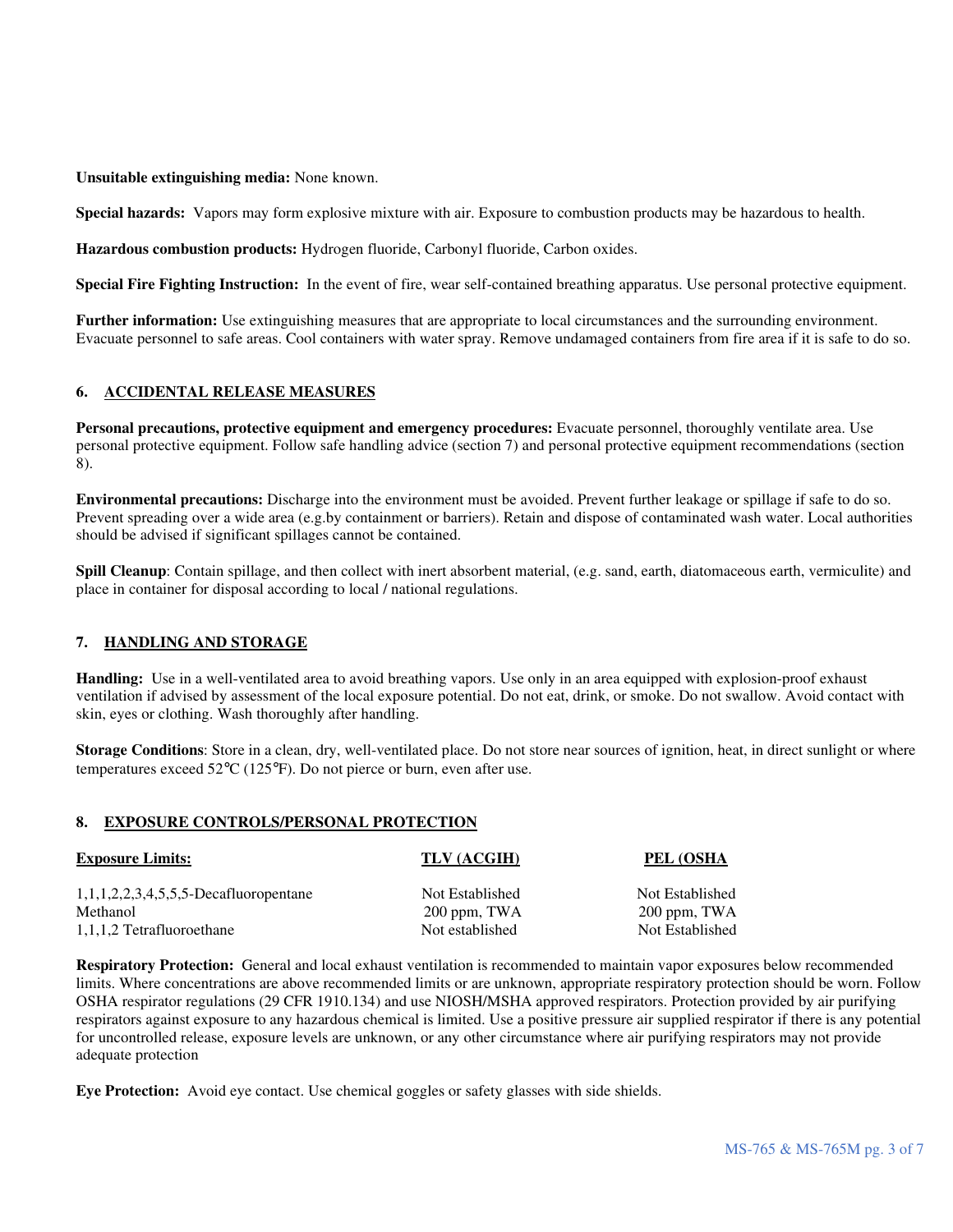**Skin Protection:** Avoid contact with skin. Use gloves impervious to this material (eg. Viton) when prolonged or frequently repeated contact occurs. For special applications, we recommend clarifying the resistance to chemicals of the afore mentioned protective gloves with the glove manufacturer. Wash hands before breaks and at the end of workday. Breakthrough time is not determined for the product. Change gloves often.

# **9. PHYSICAL AND CHEMICAL PROPERTIES**

| <b>Boiling Point: N.A.</b>                            | <b>Percent Volatile by Volume: 100</b>               |
|-------------------------------------------------------|------------------------------------------------------|
| <b>Density:</b> 1.49 g/cc @ $77^{\circ}F/25^{\circ}C$ | Vapor Pressure: 298 mmHg @ $77^{\circ}F/25^{\circ}C$ |
| Vapor Density (Air=1): $6.1$                          | Solubility in $H_2O$ : N.A.                          |
| <b>pH</b> Information: Neutral                        | <b>Evaporation Rate (CC14=1): N.A.</b>               |
| <b>Form:</b> Aerosol                                  | <b>Appearance:</b> Clear & Colorless                 |
| <b>Color:</b> Colorless                               | <b>Odor:</b> Faint Alcohol odor                      |

# **10. STABILITY AND REACTIVITY**

**Reactivity:** Not classified as a reactivity hazard.

**Chemical stability:** Stable under normal conditions.

**Possibility of hazardous reactions:** Vapors may form flammable mixture with air. In use may form flammable/explosive vapor-air mixture.

**Material and Conditions to Avoid:** None known.

**Decomposition:** No hazardous decomposition products are known.

# **11. TOXICOLOGICAL INFORMATION**

# **1, 1,1,1,2,2,3,4,5,5,5-Decafluoropentane**

**Information on likely routes of exposure:** Inhalation, Skin contact, Ingestion, Eye contact **Acute Oral:** LD50: > 5000 mg/kg in rats **Acute Inhalation (vapor):** 4 hour LC50: 114 mg/l in rats **Acute Dermal:** LD50: > 5000 mg/kg in rats **Skin Corrosion/Irritation:** No skin irritation in rabbits. **Serious Eye Irritation/ Eye Irritation:** No eye irritation in rabbits. **Skin Sensitization:** No skin sensitization in Guinea pigs. **Respiratory Sensitization:** Not classified based on available information. **Germ Cell Mutagenicity:** Weight of evidence does not support classification as a germ cell mutagen. **Carcinogenicity:** Not classified based on available information. **Reproductive toxicity:** Weight of evidence does not support classification as a germ cell mutagen. **STOT-single exposure:** Not classified based on available information. **STOT-repeated exposure:** No significant health effects observed in animals at concentrations of 1mg/l/6h/d or less. **Aspiration toxicity:** Not classified based on available information.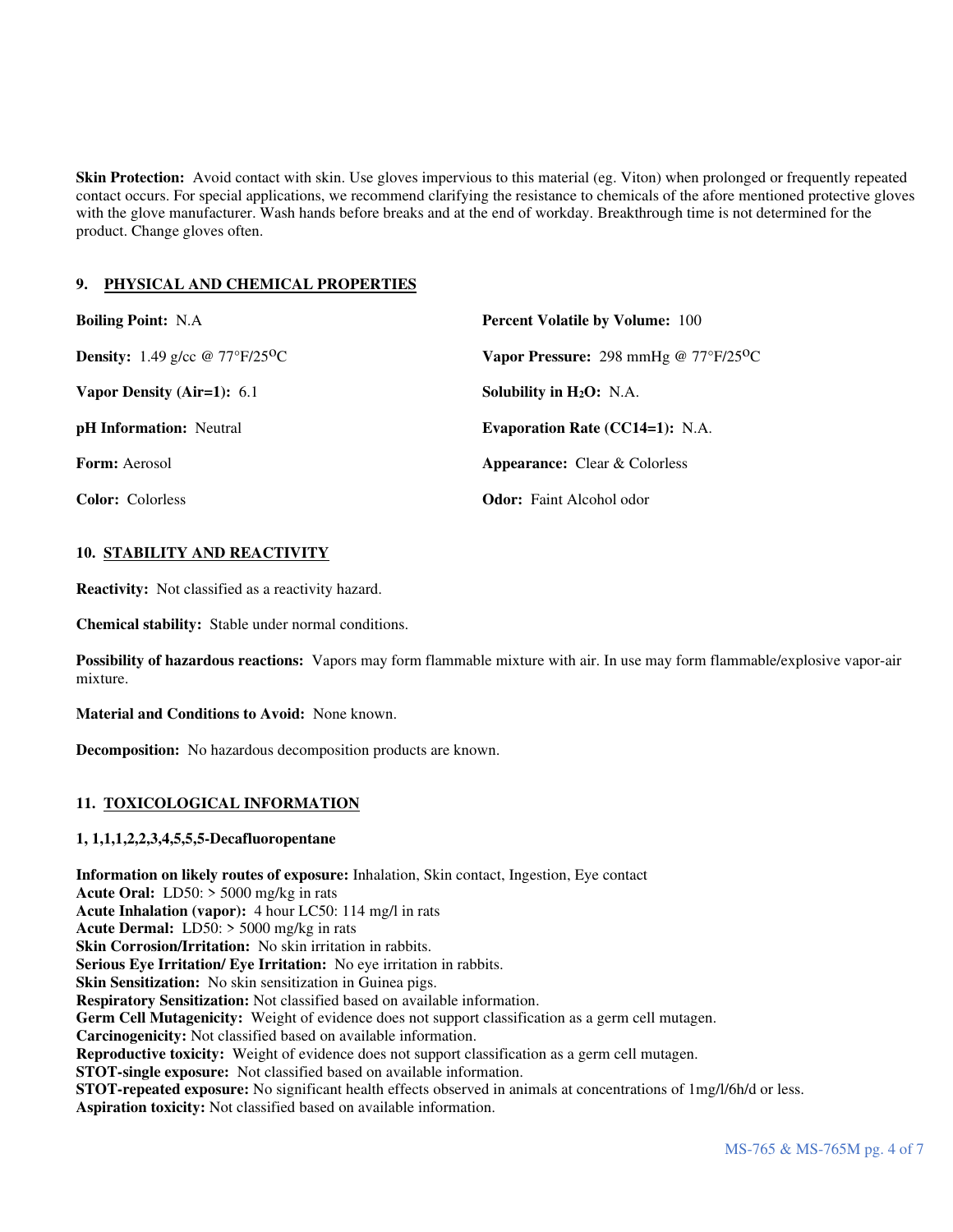### **Methanol**

**Inhalation Acute toxicity:** 3mg/l estimated, 4 hours (vapor). Method: Expert judgement. (Based on harmonized classification in EU regulation 1272/2008, Annex VI) **Dermal Acute toxicity:** 300 mg/kg, (estimated in humans) **Oral Acute Toxicity:** 300 mg/kg, (estimated in humans) **Skin Corrosion/Irritation:** No irritation, Rabbit **Serious Eye Irritation/ Eye Irritation:** No irritation, Rabbit **Skin sensitization:** Negative in Guinea pig (Maximization Test) **Respiratory Sensitization:** Not classified based on available information. Germ Cell Mutagenicity: Genotoxicity in vivo and vitro tests were negative. **Carcinogenicity:** Negative in Mouse, 18 months (inhalation-vapor). **Reproductive Toxicity:** Fertility/early embryonic development - Negative in Mouse (ingestion) Embryo-fetal development - Positive in Mouse (ingestion). The effects were seen only at maternally toxic doses. **STOT-single exposure:** May cause damage to organs (Eyes, Central Nervous System) **STOT-repeated exposure:** NOEL: 1.06 mg/l (90 days, Inhalation) in rats **Aspiration toxicity:** Not classified based on available information

### **12. ECOLOGICAL INFORMATION**

### **1,1,1,2,2,3,4,5,5,5-Decafluoropentane:**

96 hour LC50 in Oncorhynchus mykiss (rainbow trout): 13.9 mg/l 96 hour LC50 in Pimephales promelas (fathead minnow): 27.2 mg/1 96 hour LC50 in Danio rerio (zebra fish): 13 mg/l 48 hour LC50 in Daphnia magna (Water flea): 11.7 mg/l 72 hour EC50 in Pseudokirchneriella subcapitata (Green algae): >120 mg/l 21 days NOEC in Daphnia magna (Water flea): 1.72 mg/l

**Biodegradability:** Not readily biodegradable. **Bioaccumulative potential:** Bioaccumulation is unlikely. **Mobility in soil:** No data available

### **Methanol**

96 hour LC50 in Lepomis marochirus (Bluegill sunfish): 15,400 mg/l 48 hour EC50 in Daphnia magna (Water flea): >10,000 mg/l 96 hour EC50 in Pseudokirchneriella subcapitata (Green algae): 22,000 mg/l 200 hour NOEC in Oryzias latipes (Orange-red killfish): 15,800 mg/l

**Biodegradability:** Readily biodegradable. 95% biodegradable in 20 days **Bioaccumulative potential:** Bioconcentration factor (BCF): <10 in Leuciscus idus (Golden orfe). Partition coefficient: noctanol/water: log Pow: -0.77

#### **13. DISPOSAL CONSIDERATIONS**

Comply with federal, state, and local regulations. Remove to a approved waste disposal facility. The product should not be allowed to enter drains, water courses or the soil.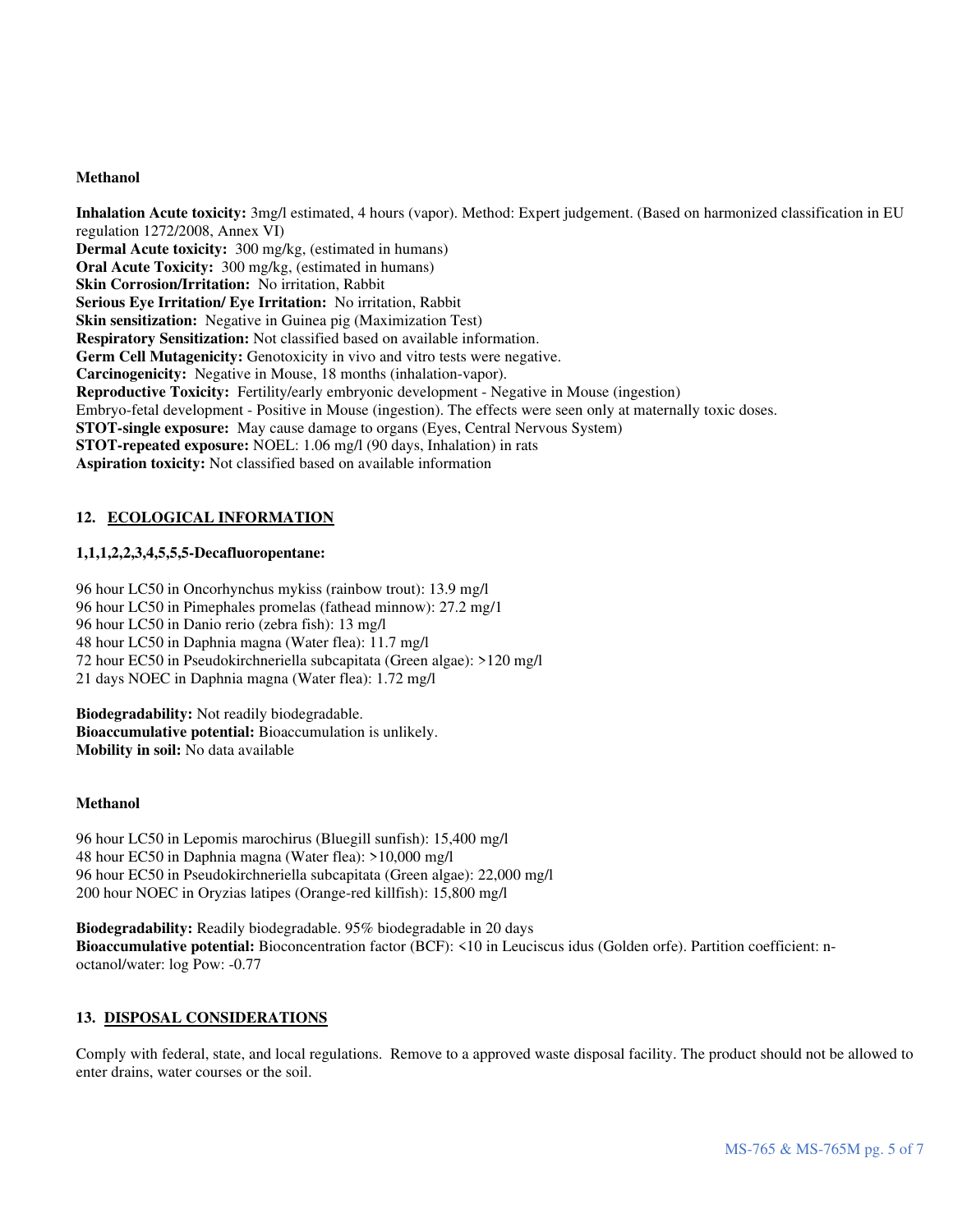### **14. TRANSPORT INFORMATION**

**U.S. DOT Limited Quantity** 

**IATA** 

 **Proper Shipping Name:** Aerosols, Non-Flammable **Hazard Class:** 2.2 **Identification No.** UN1950 **Packing Group:** None

 **IMDG Proper Shipping Name:** Aerosols, Non-Flammable **Hazard Class:** 2.2 **Identification No.** UN1950 **Packing Group:** None

### **15. REGULATORY INFORMATION**

### **U.S. Federal Regulations**

 **TSCA:** All ingredients are listed in TSCA inventory.

1,1,1,2,2,3,4,5,5,5-Decafluoropentane (CAS# 138495-42-8) - The United States Environmental Protection Agency has established a Significant New Use Rule (SNUR; 40 CFR 721.5645) for this product. This product contains one or more substances which requires export notification under TSCA Section 12(b) and 40 CFR Part 707 Subpart D.

**CERCLA Reportable Quantity:** Methanol, 67-56-1: Component RQ is 5000 lbs

**SARA 304 Extremely Hazardous Substances Reportable Quantity:** This material does not contain any components with a section 304 EHS RQ.

**SARA 302 Extremely Hazardous Substances Threshold Planning Quantity:** This material does not contain any components with a section 302 EHS RQ.

**SARA 311/312 Hazards:** Specific target organ toxicity (single exposure)

**SARA 313:** This material contains the following component that is subject to reporting levels established by SARA Title III, Section 313: Methanol, 67-56-1; 2 - 8%

**State Regulations (U.S.)** 

**California Proposition 65**: This product contains Methanol, known to the State of California to cause birth defects or other reproductive harm. For more information go to www.P65Warnings.ca.gov.